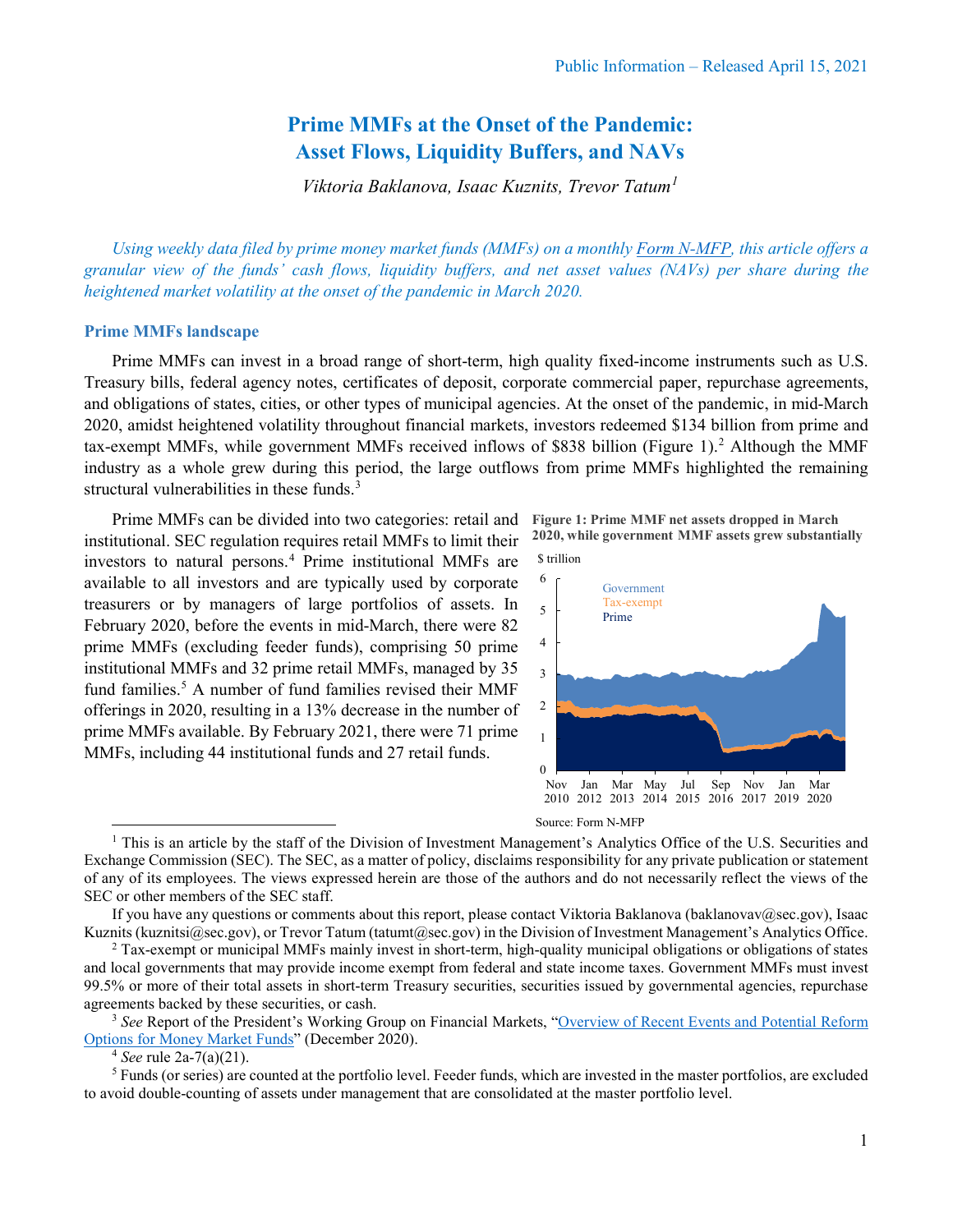Prime institutional MMFs can be further divided into publicly offered funds and funds that are not offered to the public. A few U.S. asset managers established non-public prime institutional MMFs that are used mainly for internal cash management needs. These funds are sometimes referred to as "internal" or "central" MMFs. In February 2020, there were seven "internal" prime institutional MMFs. This number did not change through February 2021.

## **Publicly offered prime institutional MMFs had the most outflows in March 2020**

In March 2020, investors withdrew roughly \$125 billion from prime MMFs, both institutional and retail, or around 11% of their net assets (Figure 2). Prime institutional MMFs had the most outflows. In the last three weeks of March these funds lost around \$95 billion, or roughly 14% of their total net assets, including around \$88 billion in outflows in the third week of the month (Figure 3). $<sup>6</sup>$  $<sup>6</sup>$  $<sup>6</sup>$ </sup>

Prime institutional MMFs offered to the public had significantly larger outflows than the "internal" funds in the last three weeks of March. During this period, publicly offered funds lost nearly \$99 billion, or around 21% of their total net assets. Of this amount, close to \$82 billion, or 19% of these funds' total net assets, were the outflows in the third week of the month alone. In the last three weeks of March, the "internal" funds had net inflows of close to \$4 billion, or roughly 2% of their total net assets, but there were outflows of around \$7 billion (or roughly 3% of net assets) in the third week. The inflows in the "internal" funds in the first and the second weeks of March 2020 reflected increased overall cash balances across the asset management complex.

Prime retail MMFs had outflows of around \$48 billion in the last three weeks of March 2020, or roughly 11% of their total net assets, including a \$27 billion outflow in the third week of the month (Figure 2). The outflows from both institutional and retail prime MMFs reversed in April. Net assets of prime MMFs continued to grow until June 2020, when they reached \$1,162 billion. Then the trend reversed and the net assets declined to \$920 billion by February 2021.



2020 2020 2020 2020 2020 2020 2020 2020 2021 Note: Weekly asset changes take into account asset flows and valuation changes. Source: Form N-MFP





<span id="page-1-0"></span><sup>6</sup> Percentages of flows during a specific time period are calculated using net subscriptions and redemptions during the period divided by the net assets at the end of the prior period.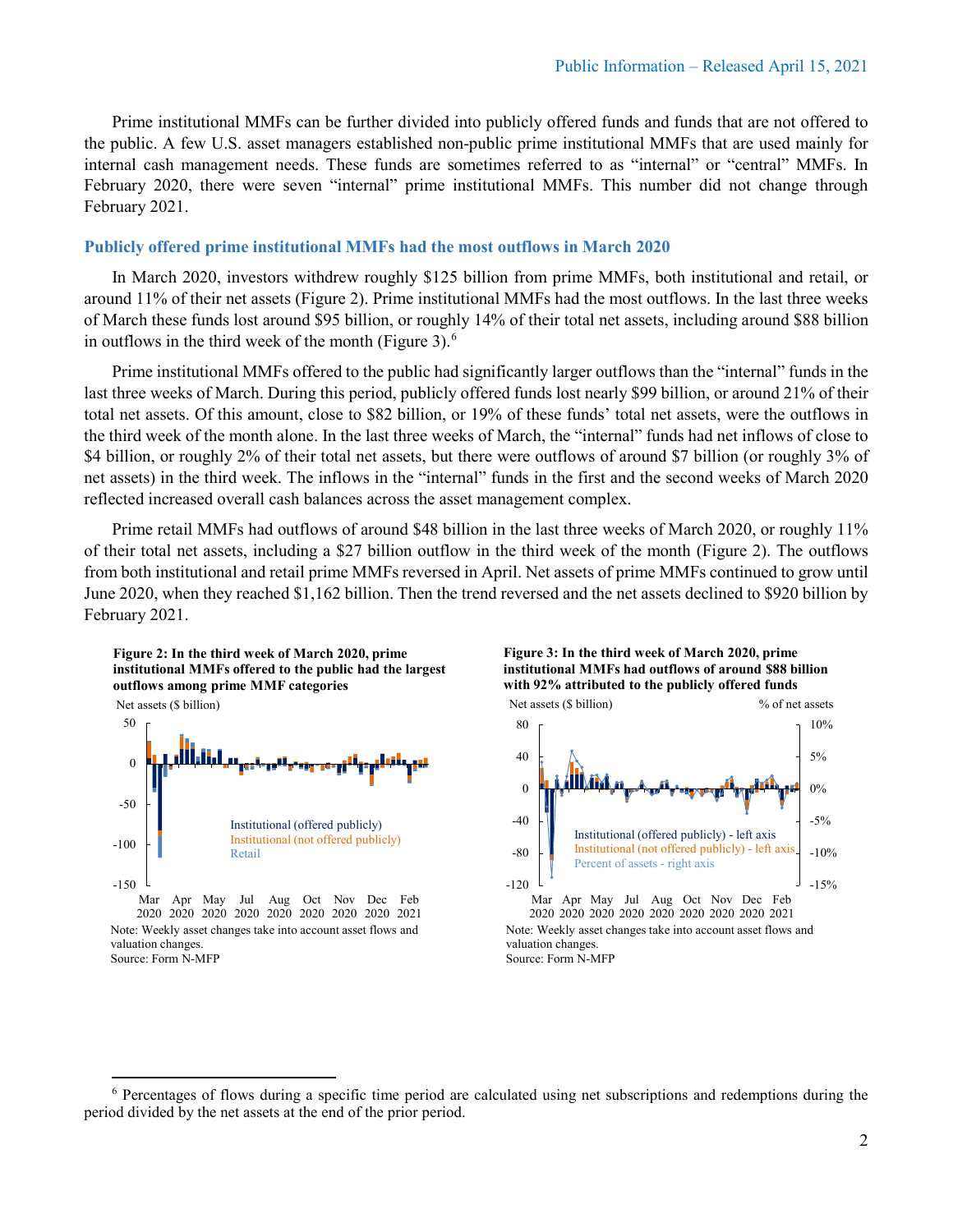# **Prime institutional MMFs managed by bank-affiliated advisers had the most outflows in March 2020**

Advisers of prime MMFs are sometimes majority owned by firms in other types of financial services, such as banking or insurance, although most prime MMF net assets are managed by advisers without such affiliations. In February 2020, 78% of prime MMF net assets were managed by asset managers that are not majority owned by other types of financial services firms, close to 20% of net assets were managed by advisers owned by firms with significant banking business, and 2% of net assets were managed by advisers owned by insurance companies (Figure 4). This breakdown remained largely unchanged during 2020. 300 600 900 \$ billion

The largest outflows in mid-March were from the publicly offered prime institutional MMFs with advisers owned by

banking firms (Figure 5). For example, the funds with advisers owned by the largest U.S. banks designated as global systemically important banks ("G-SIBs") accounted for 56% of the outflows in the third week of March even though these funds managed only around 28% of net assets in publicly offered prime institutional MMFs.<sup>[7](#page-2-0)</sup>

On the other hand, prime retail MMFs with advisers in the asset management business accounted for 94% of the total \$48 billion outflows in the last three weeks of March 2020. This is broadly consistent with the share of prime retail MMF assets managed by these advisers, which is 93% of the total.





valuation changes. Source: Form N-MFP, authors' calculations



Note: FBO - foreign banking organization. Source: Form N-MFP, authors' calculations



Note: Monthly changes in net assets take into account asset flows and valuation changes. Only assets in publicly offered prime institutional MMFs are depicted; assets are consolidated at the fund family level. Source: Form N-MFP

The data also show that fund complexes with smaller assets under management in publicly offered prime institutional MMFs generally had larger outflows from their funds, on a percent of assets basis (Figure 6). Similarly, smaller prime retail MMF complexes had the largest outflows on a percent of assets basis.

**Figure 4: Prime MMF assets are managed by advisers owned by firms in other types of financial services** 



<span id="page-2-0"></span><sup>&</sup>lt;sup>7</sup> See Financial Stability Board, ["2020 list of global systemically important banks \(G-SIBs\)"](https://www.fsb.org/wp-content/uploads/P111120.pdf) (November 2020).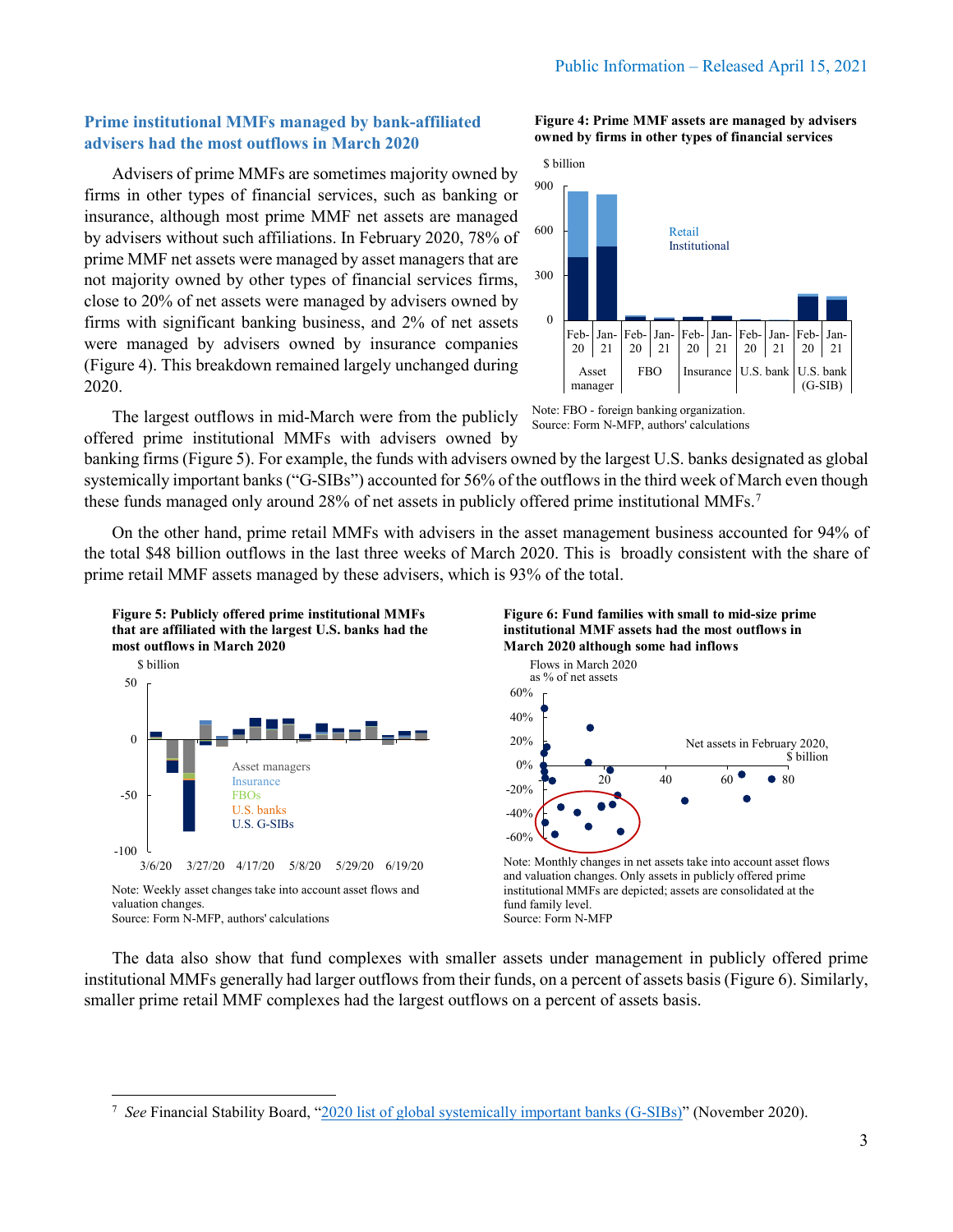A few prime institutional MMFs, mainly within fund families owned by insurance firms, had inflows in March 2020, when the industry outflows were in focus. The divergent cash flows illustrate that investors may have various motivations even during the stress market events.

### **Outflows reduced prime MMFs' liquidity buffers**

Outflows from prime MMFs reduced their weekly liquid assets (WLA), which in some cases approached or fell below the 30% threshold set by SEC rules.<sup>[8](#page-3-0)</sup> If an MMF's portfolio falls below the 30% WLA threshold, it may not acquire any assets other than WLA until it meets this threshold.<sup>[9](#page-3-1)</sup> A prime MMF may impose liquidity fees or temporarily suspend redemptions if the fund's WLA declines below  $30\%$  of its total assets.<sup>[10](#page-3-2)</sup> To date, no MMF has used these tools. Historically, most funds



**Figure 7: Prime institutional and retail MMFs' median** 



have maintained WLA that are well in excess of 30% of their total assets (Figure 7).

The data show that most of the largest asset outflows in the third week of March 2020 were from the funds with WLA close to 40%, and in some cases above 40%, in the prior week (Figure 8). However, the daily outflows at the onset of the pandemic exceeded available liquidity for some funds and consumed additional liquidity buffers. The lowest WLA of 27% was reached by one prime institutional MMF in the third week of March, but it did not impose a liquidity fee nor did it suspend redemptions.<sup>[11](#page-3-3)</sup>

The median WLAs for both prime institutional and prime retail MMFs increased notably by the end of March as the funds enhanced their liquidity buffers and the official sector took steps to support the flow of credit in the economy. [12](#page-3-4) During the rest of 2020, the median WLA of prime institutional MMFs continued to increase, reaching a high of 58% of total assets in the last week of November 2020. As of February 2021, the median WLA remained above 50% of total assets.

## **Volatility of prime MMFs' NAV per share increased at the onset of the pandemic**

By regulation, prime institutional MMFs must sell and redeem their shares at a market-based NAV.[13](#page-3-5) Nonetheless, these funds strive to preserve principal and are normally managed to minimize volatility of their NAV per share. Since





Note: WLA as of 3/13/20; weekly net flows for the week ending 3/20/20. Only data of publicly offered prime institutional MMFs are included. Source: Form N-MFP

<span id="page-3-1"></span><span id="page-3-0"></span><sup>8</sup> Weekly liquid assets are: cash; direct obligations of the U.S. government; agency discount notes with remaining maturities of 60 days or less; certain securities that will mature (or be payable through a demand feature) within five business days; or amounts unconditionally due within five business days from pending security sales. *See* rule 2a-7(a)(28). <sup>9</sup> *See* rule 2a-7(d)(4)(iii).

<sup>10</sup> *See* rule 2a-7(c)(2)(i).

 $11$  The lowest WLA figure is based on the fund's daily website reporting.

<span id="page-3-5"></span><span id="page-3-4"></span><span id="page-3-3"></span><span id="page-3-2"></span><sup>&</sup>lt;sup>12</sup> The <u>list of funding, credit, liquidity, and loan facilities</u> established in response to the Covid-19 is available on the Federal Reserve Board's website.

<sup>&</sup>lt;sup>13</sup> *See* rule 2a-7(c)(1).